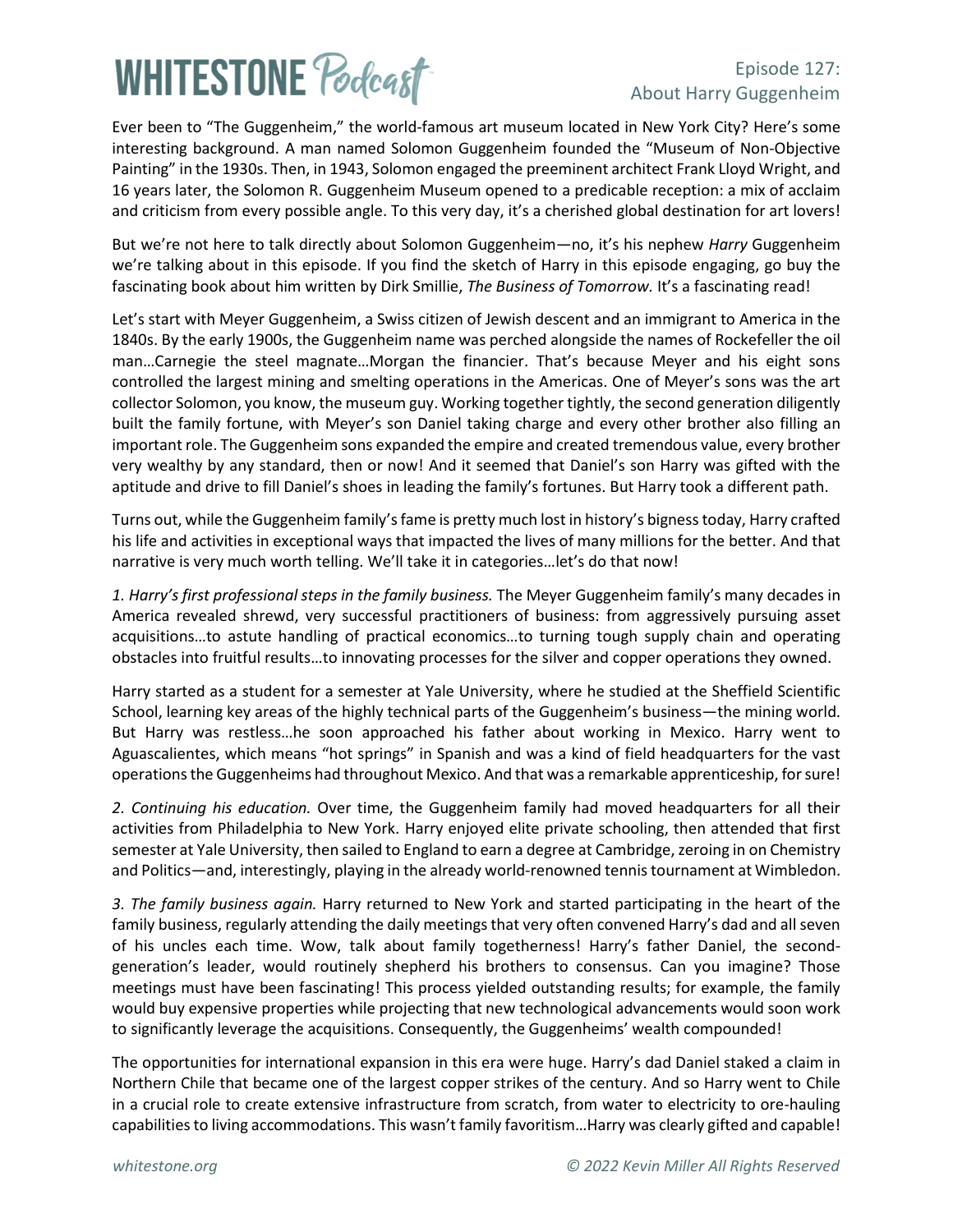## **WHITESTONE Poclast**

### Episode 127: About Harry Guggenheim

*4.* "*Godfather of Flight*." World War I erupted. Fascinated by aviation, Harry entered the U.S. Naval Reserve, actually buying his own Curtis Flying Boat to train on, and, from then on, aviation in the U.S. and Harry Guggenheim would be forever intertwined. After the war, Harry left the family business, causing rifts in the family. But, in due time, Harry convinced Daniel to become a pioneering contributor in the advancement of aviation, which was still a fledgling sector widely viewed as dangerous.

What Harry accomplished in these early years of aviation was breathtaking. The *Daniel Guggenheim Fund for the Promotion of Aeronautics* was endowed with \$44 million in today's dollars, with the requirement that the funds be disbursed in just a few years. Aviation programs started and took root at Stanford, MIT, Caltech, and others. William Boeing asked for significant funds for a program at the University of Washington; Boeing later produced a B-17 bomber every 90 minutes in 1944 for the world-war effort.

Harry recruited a "who's who" of very famous doers like Orville Wright to join the large-scale effort to promote aviation. Then Charles Lindbergh captured the imagination of America with his solo flight across the Atlantic, and Harry and Lindbergh spent years executing a 35-point promotional strategy for the widespread embracing of airplanes as a safe and pervasive opportunity for all. Needless to say, Harry's strategy worked. Ultimately, the respected magazine *Popular Science* named Harry the "Godfather of Flight." Harry's approach is known as "venture philanthropy" today. Nobody has a bigger claim to fulfilling venture philanthropy well than Harry himself—and his with worldwide implications for freedom itself.

*5. Diplomat.* Harry's fame afforded him the opportunity to serve as the U.S. Ambassador to Cuba. And what a story that is! As is with so much of the turbulent history of Latin America, Harry's Cuba experience saw lots of political strife, corruption, and havoc during much of the Hoover Administration in the U.S. What a mess! But that was just another chapter in the remarkable Harry Guggenheim story.

*6. Rocketry*. Harry proved he still had his head in the clouds when physicist Dr. Robert Goddard came onto his radar. Goddard was a quirky visionary who was often doubted and downplayed for years. But Goddard was ultimately awarded 241 patents and is considered a founding father of modern rocketry—and a significant force in helping usher in the Space Age. But Goddard had little to no financial backing during some very lean years. Except...you got it...Harry's steadfast support through daunting delays and failures!

*7. Other interesting stuff that's enough for one person'slifetime without doing anything else*. So, yes, Harry did other amazing things, too. Harry was undeniably a leading horse breeder, and his horse Dark Star won the 1953 Kentucky Derby. Harry purchased a small suburban newspaper, renamed it *Newsday*, and turned it into a leading American newspaper. And then there's The Guggenheim. After his uncle Solomon's death, Harry endured a years-long hassle of making that world-class flagship museum a reality, successfully navigating both highly fickle art world celebrities and the famous but difficult architect Frank Lloyd Wright.

Yes, Harry Guggenheim was very successful! Grandson of an immigrant to America. Entrepreneurial greatness. Amazing venture-philanthropy working to help stand up entire industries vital to the U.S. *But.*  Troubled marriages to three wives. And although he diligently tried, Harry didn't find a successor in the Guggenheim family to his own endeavors. And this: apparently no relationship at all to Christ. All that success, but the key point in life missed—Christ—especially poignant for a person of Jewish lineage.

Remember King Solomon? He was a man who stewarded his father David's heritage, riches, and kingdom—to great results! He was wealthy, renowned, and brought peace to Israel. But his life had some key problems of his own making. And Harry Guggenheim tended to mirror some key problems in King Solomon's life: in his multiple marriages, disappointments in the next generation, and seemingly glorifying man more than God. "[Solomon's] heart was not wholly true to the Lord his God." (1 Kings 11:4b)

Jesus came on the scene, saying "Something greater than Solomon is here!" So Jesus points us to the higher things, the eternal things—glorifying God, whatever our hand finds to do!